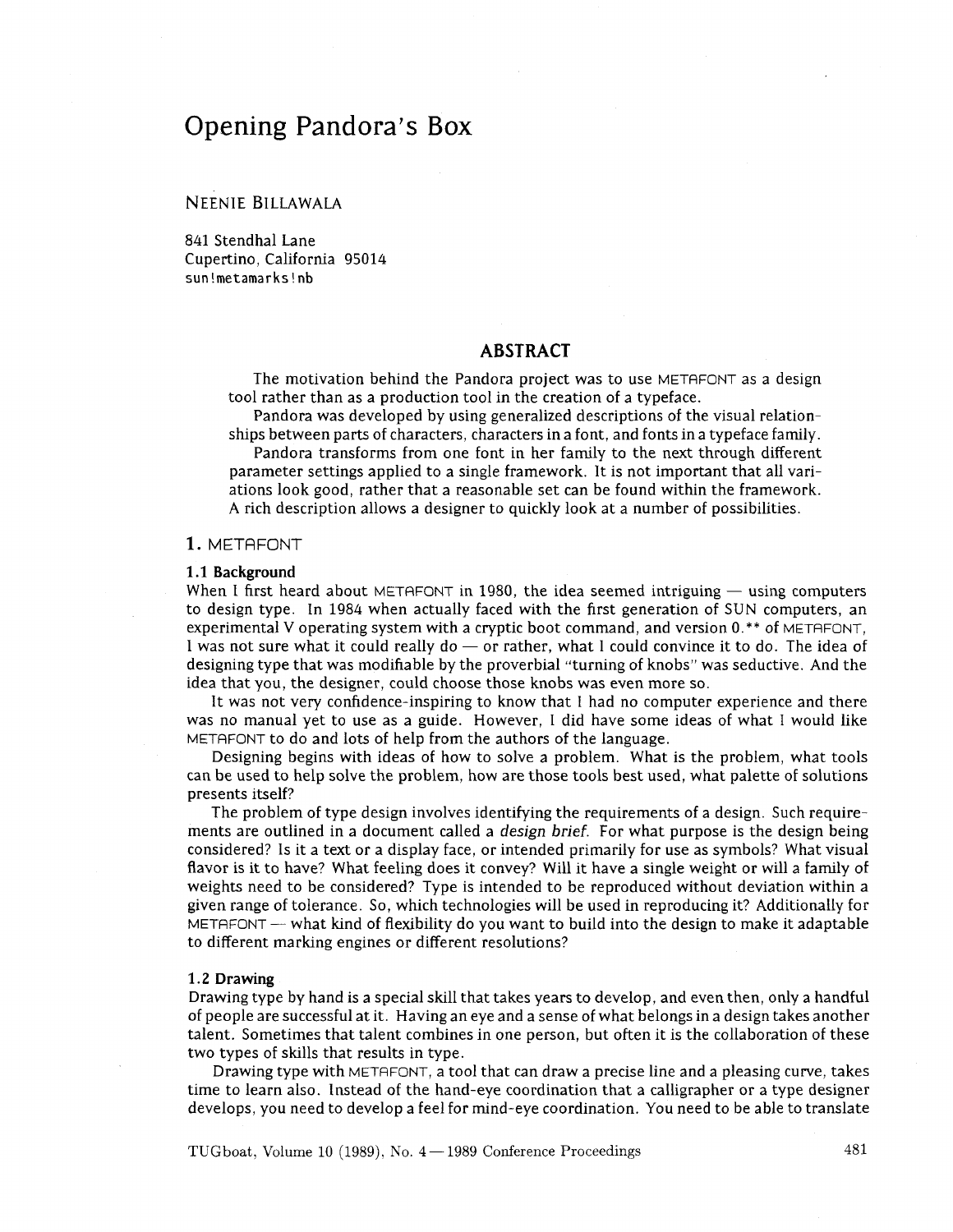visual shapes into the mathematical constructs that METAFONT understands. A steady hand is no longer needed as METAFONT will do the drawing for you. Though, an understanding of the problem and a sensitive eye is still required.

METAFONT uses pens to draw  $-$  and it has a broad notion of pens. These pens can have an arbitrary shape and size and inclination. They may even have no thickness, so that an outline can be filled. They relate to pens that we use for drawing, making the marks of a tip or nib that follows a path (Figure 1). However, the path traced out by the human hand will be much different from that traced out by a mathematical equation.

 $JJ$  $TCT$ 

Figure 1: Pen strokes defined by two (top) or three (bottom) control points

A calligrapher's pen creates marks that are a combination of the shape of the nib, the consistency of the ink, the texture of the writing surface and subtle changes in pen pressure and pen angle. Such variety is difficult to recreate with METAFONT. While METAFONT can easily change pen nibs and pen angles, the "written" result is consistent  $-$  there is no fluctuation for writing surface or ink or pressure. This is not to say that one result is more or less beautiful than the other, just that it is not the same.

#### **1.3** Designing

1.5 Designing<br>What makes METAFONT special is the fact that you can actually design with it. You can go<br>through the same trial and refinement process of the traditional type design method — only the<br>drawing tool looks a bit drawing tool looks a bit different.

METAFONT's strengths lie in its flexibility. The value of a flexible description becomes apparent as the technology changes. 1 remember a few years back when a **200** dpi XGP printer was being retired in the Computer Science department at Stanford. There were some **500** hand-tuned fonts that had been created for this printer and that represented man-years of work. Professor Art Samuel tackled the task of making these fonts work with the newer generation of **300** dpi laser printers. He developed an ingenious program that considered the pixel patterns, alternating rows of pixels and neighboring pixels, and then automatically converted a **200** dpi pattern to a 300 dpi pattern. In some ways the results were successful - previously created documents could still use the same fonts and they had about the same look as the **200** dpi printer. Unfortunately, the method could not take advantage of the hgher resolution to improve the look of the fonts. Had those fonts been in a METAFONT format, it would have been a small matter to regenerate them at a higher resolution.

There are times when it might be useful to include more than resolution information into a typeface. You might have a printer where one -pixel lines are too thin. It might be a write-white printer or perhaps a high resolution imagesetter. It might be convenient to be able to set a minimum pixel thickness of 1 or **2** or even **5** as the resolutions increase. It might be useful to thicken up a design if you are going to print in reverse or increase all serif lengths by an arbitrary amount. Perhaps you just want a slightly different design. It might be that none of the above applies and other considerations will arise in the future.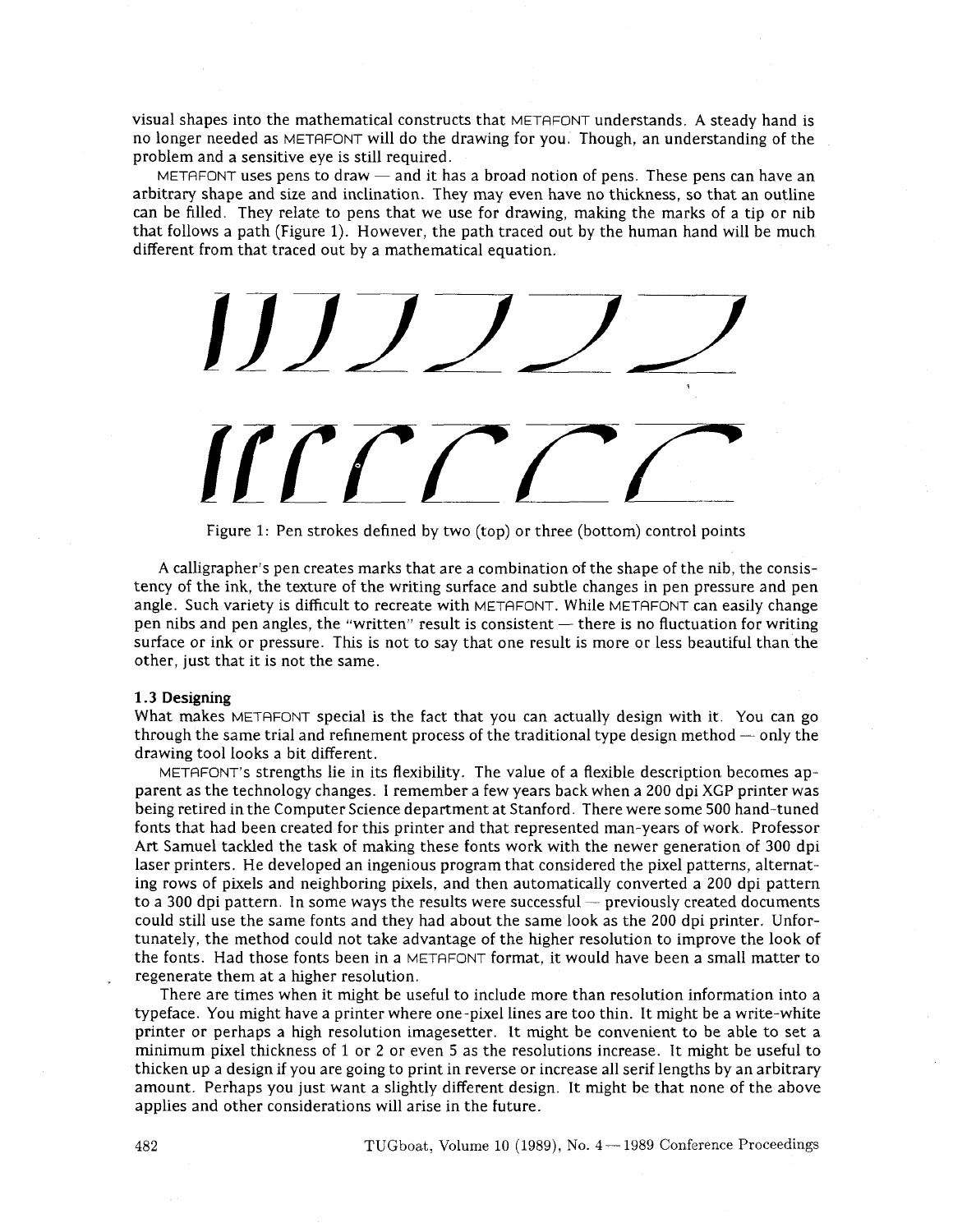Once you learn how to transfer your ideas, you can embed more information into the character than could ever be guessed from a single drawing. Though it's possible to use METAFONT in a form of digital tracing, the potential richness of a flexible description would be lost.

METAFONT's value as a design tool is carried out by the fact that you can draw any number of iterations, changing one or many thngs in order to find a design solution. The drawing can be done more quickly than by hand, allowing the designer to consider many more possibilities and directions. With the aid of a printer to test variations and compare the results, you can draw and experiment.

## **2. Metamarks**

In some ways type design lends itself well to description. The visual consistency that defines 2. INTECT THE MECHANISM IS THE SERVICE TO A SUPPOSE THE VISUAL CONSISTENCY that defines<br>a typeface can be described in a program. Traits that are shared among characters — vertical<br>dimensions stam this has seen in a progra In some ways type design fends fised wen to description. The visual consistency that defines<br>a typeface can be described in a program. Traits that are shared among characters — vertical<br>dimensions, stem thicknesses, termin

The question is one of how to translate those visual relationships into language METAFONT understands. Words convey ideas, concepts and information well, but they are often lacking when it comes to describing something visual. It is really true that "one picture is worth a thousand words".



Figure 2: Sample of METAFONT character output and source file (Computer Modern)

Mathematics has long been used as a tool to link the visual with the symbolic. METR-FONT is an algebraic language. Algebraic equations describe the relationships you want to keep (Figure **2).** Cubic Bezier curves are then drawn according to these relationships (Figure **3).** 

Certain relationships are very useful to maintain with type. The xheight of the typeface should be the same for all lowercase letters, just as the height of capitals should be the same. Sometimes all the numerals should have the same width so that they will align. With a drawn representation of a set of characters, measurements need to be taken to ensure consistency. A change to the xheight requires careful re-drawing of all the characters. However, should the xheight be a parameter that is shared by all characters, then a change to ths parameter will have a global effect.

The first thing is to find a relationship in related parts of characters, and the next step is to look at a number of variations. It is a matter of experimentation and experience that will lead to discovery of those relationships that work well together. The visual consistency found in the characters of a typeface led to Metamarks: Preliminary Studies for a Pandora's *Box* of Shapes, an exploration of the related but not identical shapes that are found in several characters.

TUGboat, Volume **10 (1989),** No. **4- 1989** Conference Proceedings 483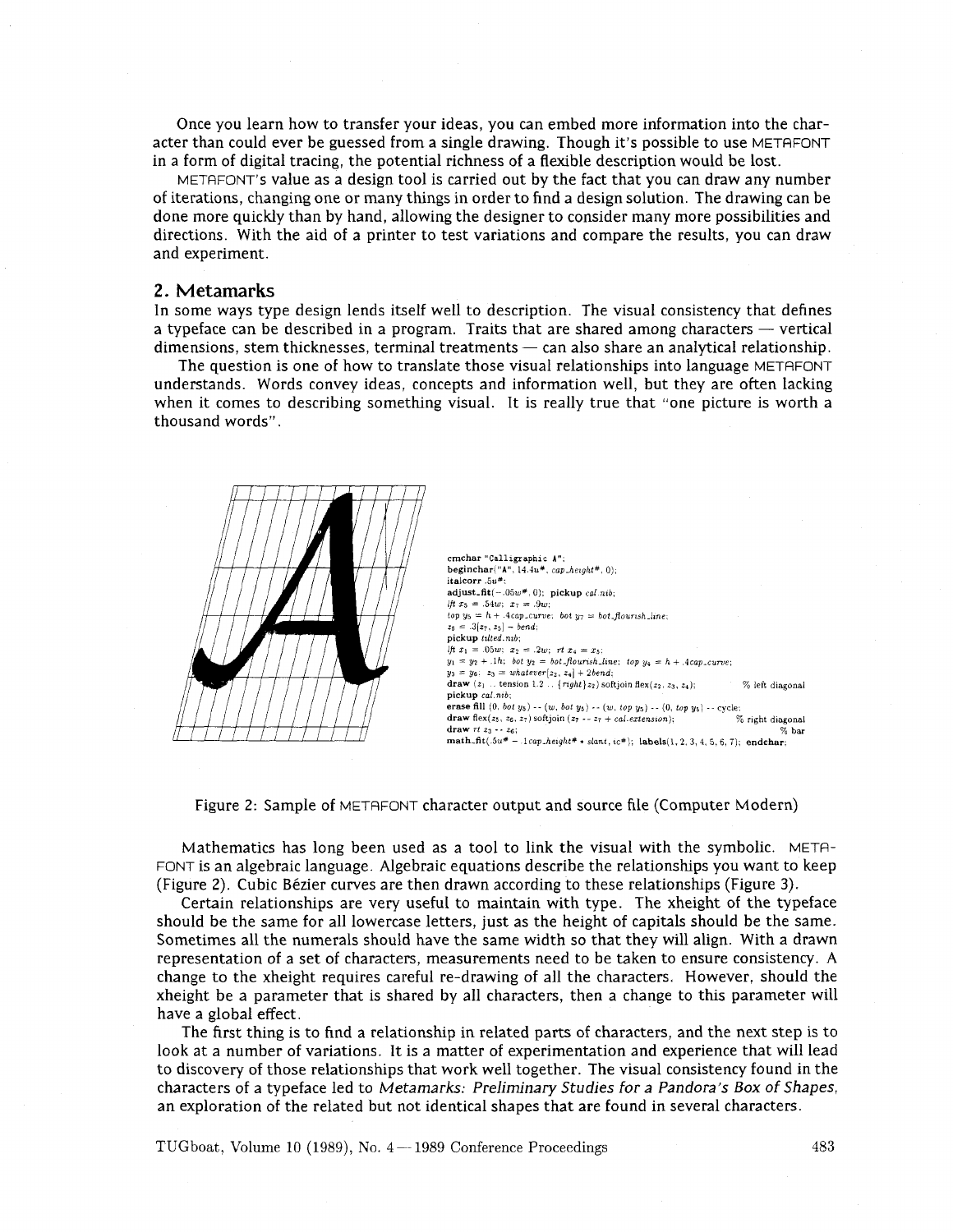

Figure 3: A series of Bézier curves, showing the general effect of control point placement

Part of the discovery of how METAFONT works lies in understanding its logic. You may understand how the curves are drawn and how parameters work, but you may still be surprised at the result. Since you can build a description, you must also be aware of the relationships you are building. You will need to think clearly about how the inter-relationshps of the parameters will affect what you build.

Though everything is written down explicitly enough for a computer to understand, the specifications may not show the whole intent of the designer. It is virtually impossible to predict all outcomes for all cases, but with trials and error messages, METAFONT will direct you.

# **3. Pandora**

Pandora started out as an experiment. Could this new tool and some wild ideas really combine into something that overlapped with the spirit of good type design? Was it possible to take the sense of traditional type design and apply it to the digital technology? Did the new format present options that were previously unavailable? Could the general requirements of functionality for type be satisfied? Generally, the answers turned out to be yes.

Pandora was the result of a meta-design brief that developed as I learned more about META-FONT, type and technology. Other than the idea that Pandora would be a family of roman-based forms and that text faces would be the main focus, there were no specific requirements to fulfill. No style had to be matched, no vertical dimensions maintained and no single marking engine was targeted. Pandora's was a meta-design brief, because many potential briefs were considered.

Mostly, Pandora is a family of text typefaces. I could see a relationshp shared among text typefaces that was not as clear in display typefaces; for example, Bodoni and Helvetica are much closer than Calypso and Stop (Figure 4).

However, in place of the specifics that make up a traditional design brief, Pandora has parameters. Rather than have a specific xheight, Pandora has a parameter called xheight. Instead of a single stem weight, there are several parameters for setting stem thicknesses. The general slant of the typeface or obliqueness is also a changeable value. Pandora is special, because of her versatility.

#### **3.1 Meta-Design**

In meta-designing a typeface family, you need to think about the visual "essence" of a character. What makes a character recognizable? Is there an objective ideal shape? Do some cultures read letters better when they are of one style and others understand them better when they are of another? How much of what we consider to be clear and beautiful text comes from what we have grown up with? Is Univers really a universal typeface?

An essence cannot be defined by a single shape, but some of it is in every letter that we read. It is this indescribable essence that makes people from around the world understand the wide variation in handwriting and typefaces. Today we have a hard time reading the texts that were popular 500 years ago and printed in a blackletter type. Is it because we are not used to them or are they intrinsically harder to read?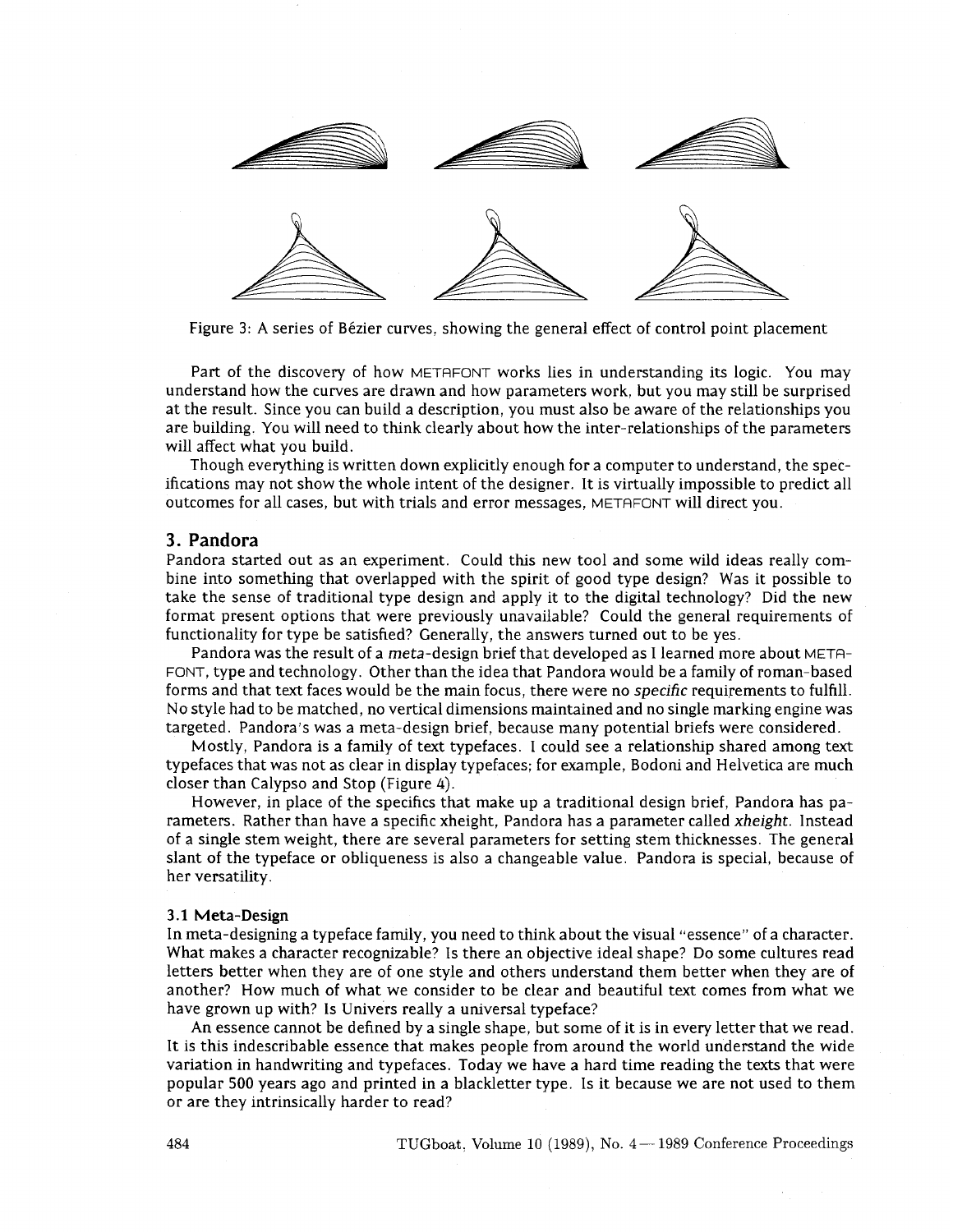# ABCDEFEHIJLMNODORSTUI **YWRYZABCDEF?BIIJKLMNO**

# ABCDEFGHIJKLMNOPQRS **TUVWXYZ**

# ABCDEFGHIJKLMNOPQRSTUWVXYZ abcdefghijklmnopqrstuwxyz **HELVETICA LIGHT**

# **ABCDEFGHIJKLMNOPQRSTUVWXYZ abcdefghijklmnopqrstuvwxyz 1234567890**

**HONOTYPP BODONI** 

### Figure 4: Contrast between display and text fonts

With Pandora I tried to capture some of this essence. I tried to construct the characters and the relationships that would preserve it. It is important to emphasize the features of each character that make it readily recognizable. Not that every variation would be a beautiful or appropriate solution, but that a set of reasonable solutions could be found. 1 did not look for the one and only solution, or an all-encompassing one  $-$  just a set that would work reasonably well and be flexible.

You can set relationships that should be preserved, and put in as much or as little control as you want. Sometimes it is interesting to give METAFONT a simple general guide and see what kinds of shapes can be created. It may lead you onto a path that you might not otherwise have considered. You might make a typeface that includes a certain amount of randomness. Or one that has several variations of the same character. It would be possible to create a set of three (or more) related interchangeable fonts and then perhaps set each third word with characters from each for the three fonts. Or you might want more control and place more conditions on your characters. For example, I have made the joining point of the arch in the lowercase n be on the stem somewhere between the top of any serif that there may be and the bottom part of the thickness of the arch. This avoids problems and fills the condition of most useful arches.

In looking for underlying relationships, does everyone think differently or is there something "objective" about the relationships? Separately, both Don Knuth and I came up with essentially the same serif scheme, though we never discussed it. On the other hand, there are many differences in the approach to Computer Modern and to Pandora. It would be interesting to see the results of giving the same set of characters to ten different designers, with the same instructions to fill out the family. Would there be ten different results? Would they all share some of the underlying concepts of change? In fact, Figure 5 shows the results of having 26 different designers create two characters (one uppercase, one lowercase), with the same vertical dimensions. However, it takes more than mathematical relations to make a uniform typeface.

The underlying concept will not apply to every kind of letter in every language. It is good judgement that decides the balance between a fair amount of flexibility and creating a separate basic form. Pandora and much of the Computer Modern family are good examples of roman forms. Other sets of basic forms will work for gothic characters, Chinese, Tamil and so on.

TUGboat, Volume 10 (1989), No.  $4-1989$  Conference Proceedings  $485$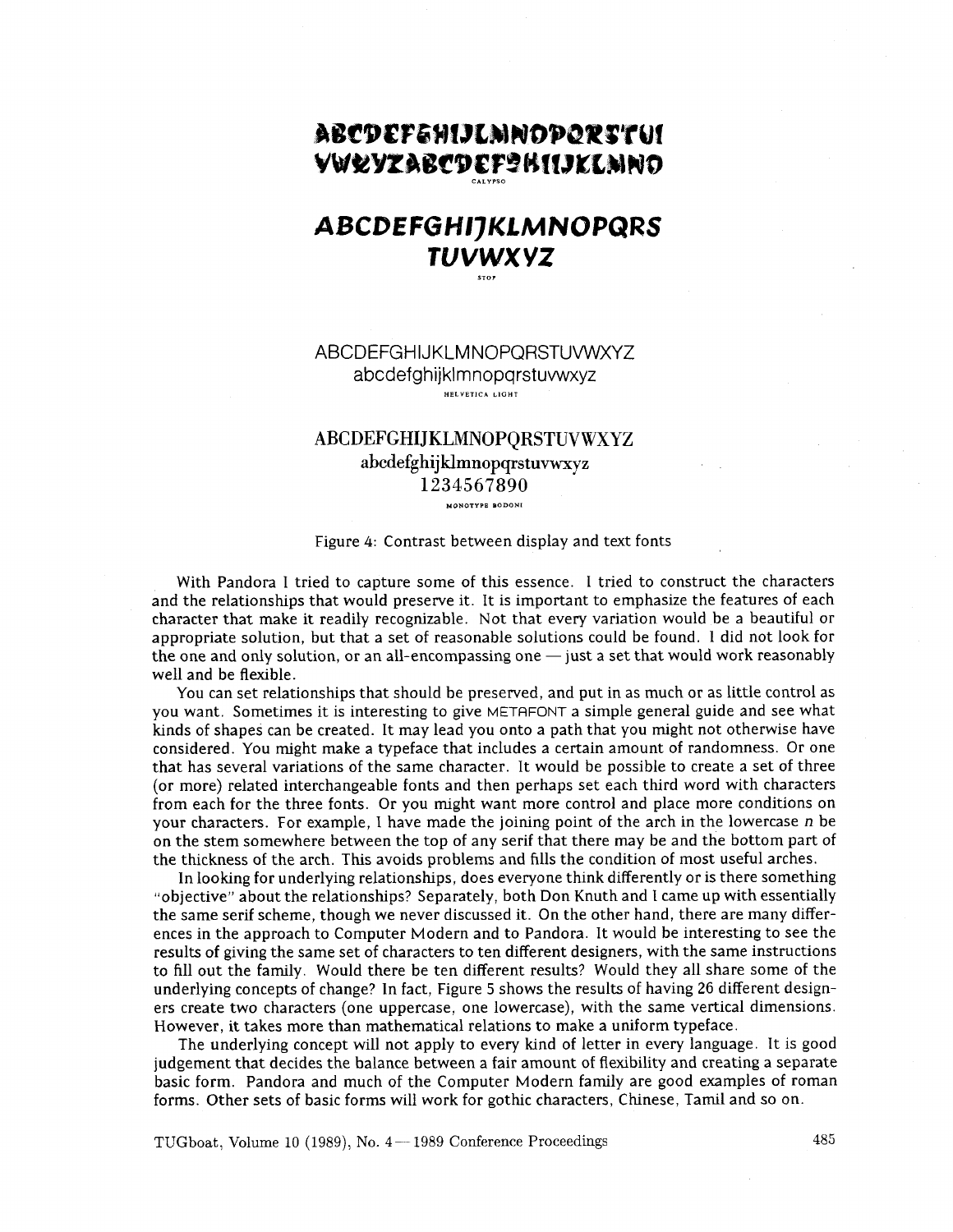# ABCDEFGHIJKKLM NOPQRSTTUVWXYZ abcdefghijklm nopqrstuvwxyz

Figure 5: Results from 26 designers given only a few design parameters (Knuth 1984:106)

#### **3.2 A** Design **Approach**

Many of our text types come with a history whose origins begin with the written letter. It is a natural assumption when looking at a letter, to think that its inspiration might be a pen. Indeed, my first trials with METAFONT consisted of letters created by penstrokes. These characters tended to have a calligraphic flavor, but were somewhat limited.

However, type is created for a specific technology. Type does not exist without the means Frowever, type is created for a specific technology. Type does not exist without the means<br>to create it. It is in the re-working of the forms from the hand-written inspiration that the<br>deviations in shape occur — deviation

For this reason, designing with penstrokes, whereby most of an unmodified METAFONT penstroke defines a character, can be limiting. It is useful in some cases and necessary in others. For the most part, however, I found it much more flexible to design with an outline, or a penstroke of no thickness.

The next step is to identify explicitly all those things that are important in the design. Vertical dimensions are an excellent example of ths. You may know that you want lowercase characters to share an xheight, but you may not know what that value is to be. It may be between 50-55% of the point size, or it may be dependent on the height of capital letters, or it may be dependent on some other consideration. Rather than give an explicit xheight value in character description, you make the value of the xheight a parameter. Then as that parameter changes, all the places where the xheight is used will be changed.

The same applies for the height of capitals and all other shared vertical dimensions. When we talk about the height of a character, we are talking about the visual height of a character, not necessarily the mathematically measured value from top to bottom.

There are a few typical optical illusions that need to be considered. Look at the case where a circle, a square, and a triangle all share the same vertical and horizontal dimensions (Figure 6). The shapes all have a different visual weight. This is natural if you think about the area encompassed by each. Though vertical dimensions are equal, the circle and the triangle appear a bit shorter and narrower than the square. It shows that by at least one mathematical calculation, the "same value" does not result in the same visual result.



Figure 6: Optical illusion: square, circle and triangle with same vertical dimensions

These optical illusions carry over into type design. If the curved and pointed characters, such as an  $O$  and  $A$ , are to have the same visual vertical height as other characters, they may actually have to be a bit bigger in the vertical dimension. Those characters that have a strong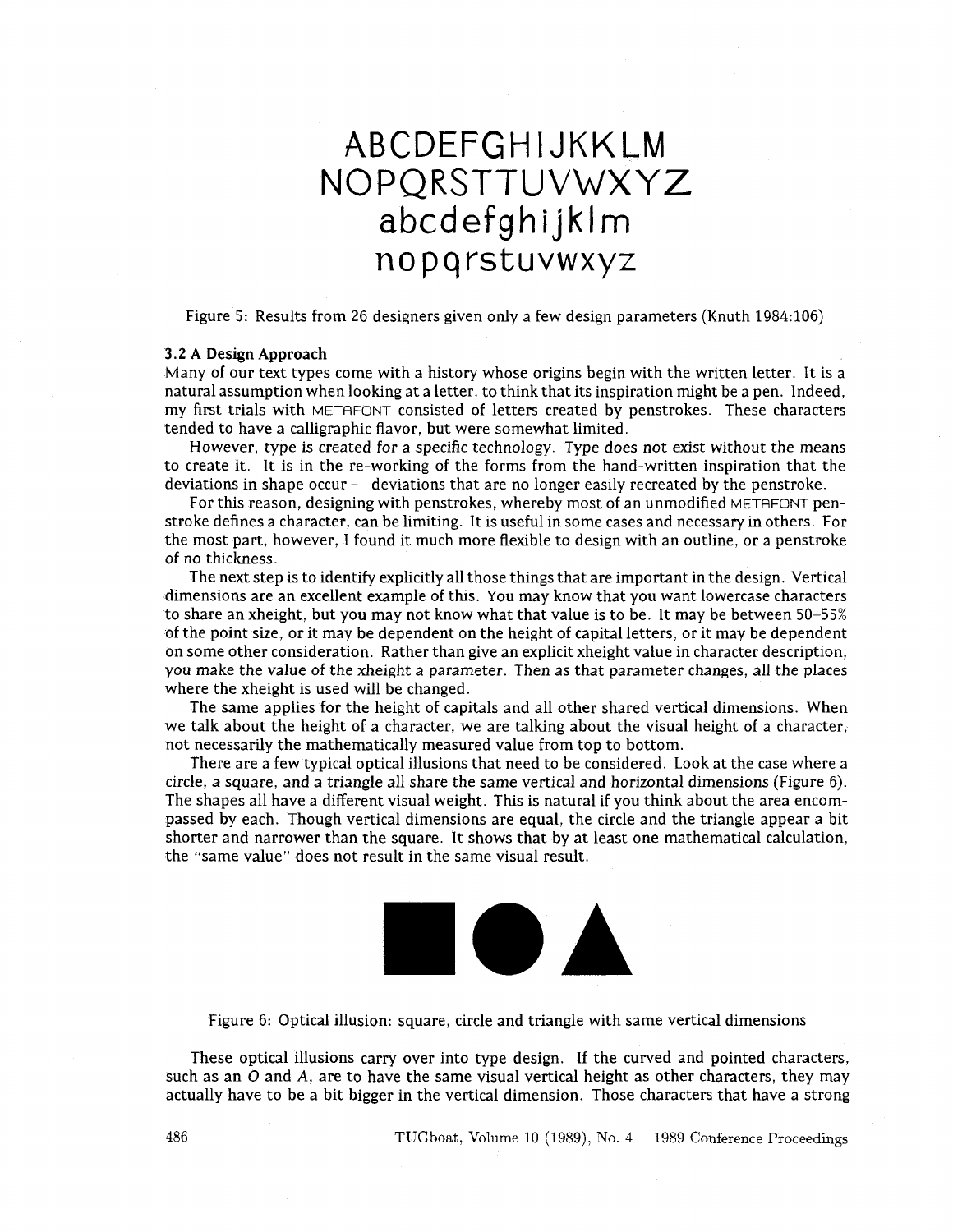horizontal feature, such as an E or a **T,** may have to be slightly shorter. One way to make the necessary adjustment is to build in another parameter that is dependent on the vertical height and perhaps on the resolution also.

Other features of a character combine to create a visual total. The inner shape or counter of a character plays a critical role. The proportion of thick and thm in a letter can combine to change the visual height and width. The example from Metamarks (Figure 7) gives a clear demonstration. Equal horizontal and vertical weights may give the illusion that one is heavier than the other. Unequal stem widths may actually look better. Typically weight is either added or sculpted away in order to achieve a pleasant and functional visual balance.



Figure 7: Circular shapes with variation in vertical stroke weight

Part of the design process remains the same. There are still the same problem solving aspects and visual considerations in the result. However, METAFONT does tend to change the approach. Rather than start with specifics, general parameters are built and visual relationships that have mathematical counterparts are constructed.

#### **3.3** Parameters

Pandora relies on over one hundred parameters to define her shape. Some define dimensional limits, others relate to specific parts of characters, and some affect every character. The first group of parameters has values that are independent; the next group has values that are mostly dependent on the first group.

The independent parameters include common vertical values and thicknesses of stems and bowls. The designsize is set to the point size of the font. Other values, though independent, are implicitly dependent on the designsize or on each other. Typically the height of capitals or cap height is less than the designsize. An xheight is usually smaller than the cap height. Stem weights are usually less than bowl weights.

The dependent parameters are generally those that relate to parts of characters. These parameters are used in the macros that are then used to build the actual character descriptions. For example, there are a number of parameters that determine the shape of serifs and terminals. The serif-thickness is dependent on the xheight. It cannot be greater than half of the xheight, otherwise a character with two serifs would disappear. The terminal-thickness is related to the serif-thickness, and in Pandora they are set equal.

In addition to the serifs and terminals, there are parameters for arms, arches, bowls, circular shapes, junctures and notches. There are also settings for punctuation, accents, width, obliqueness, softness of the corners, and a number of other features.

However, the parameters are useless unless they have values. It is somewhat like working backward. You know you will need to have an xheight, but unlike a traditional method of worktng, you might not know how high it is until you have fit in the rest of the design. By defining the parameters, you will have necessarily thought about what each is meant to affect and you will have a starting point as to what value to give the parameters. In order to see an instance of the character or typeface, you will need to give an arbitrary value to each of the parameters. Not every possibility will work, but neither will every hand-drawn shape. It is more important to find a range of parameter settings that work together reasonably.

#### **3.4 A Rich** Description

Instructions for a letter to behave under certain conditions can be embedded into the character description. Algebraic equations specify conditions; booleans and conditional statements are

TUGboat, Volume 10 (1989), No. 4 – 1989 Conference Proceedings 487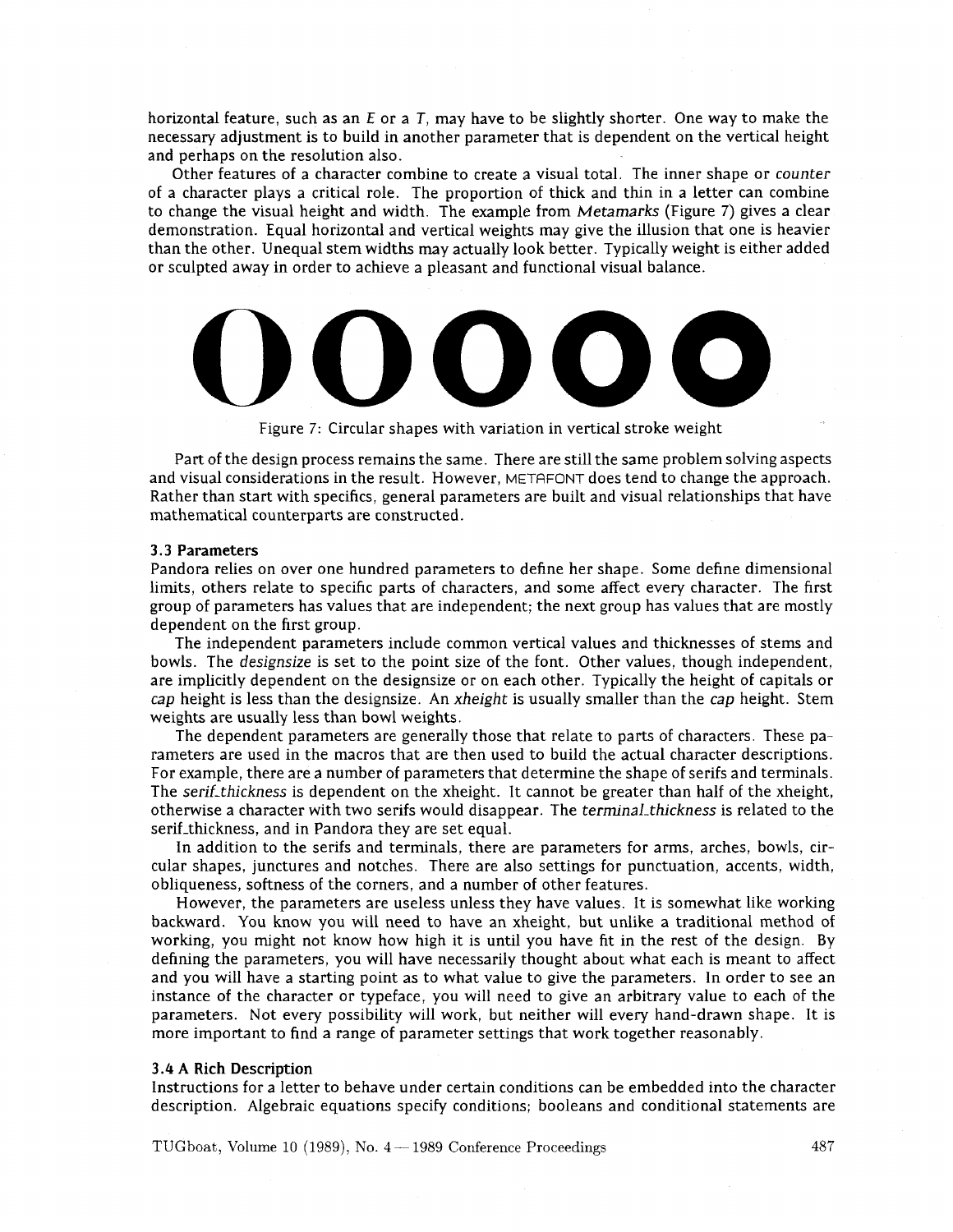used to make decisions. If all stems are to have the same number of pixels, then give them all the same value, and make sure they all begin on a pixel boundary. If point A is halfway between points B and C, METAFONT's way of saying this is **A=. 5[B,** C] . In Pandora, there are alternate character possibilities for some of the lowercase letters. An upright style may use one variation, whereas an italicized version might use another (Figure 8).

Since the glue that ties the METAFONT family together is the underlying concept, this means that fixed width and proportional characters can share a relationship. Ideas of typeface consistency remain the same  $-$  stem widths are the same or similar, there is the notion of an xheight and cap height and so on. The major difference is that the widths have a special requirement that they all be the same. How do you fit the letter  $m$  into the same space as the letter  $i$ ? Since letters were not meant to all have the same width, it is almost like trying to fit them into a straight-jacket. Variations can be made that might stand out in a normal text, such as adding or lengthening a serif in the i in a face that is otherwise sans serif.

Unlike previous technologies, there is no longer a need for different weights in a family to retain the same widths. Widths can vary according to the space they need to maintain the proper visual relationships. It may be more difficult to give a good description of what that relationship should be.

METAFONT also introduces a new feature not available with drawings  $-$  program bugs. They result from settings in the program that conflict with the way METAFONT draws. Sometimes the shape is affected, other times not. This is one of the trade-offs of having the ability to consider many possibilities.

Because you have to describe key relationships that are to be maintained, the METAFONT description gives more than a visual relationship. In fact, though related by METAFONT program and concept, the shapes of characters and the typefaces themselves may no longer be related in the traditional sense. METAFONT changes the meaning of a typeface family.

#### **3.5 The Pandora Family of Typefaces**

Pandora became an example of a flexible typeface family. It might only be the initiated who will recognize this, as the relationship is no longer purely visual. Many parameters or hooks have been built in and some have been used. Some of the parameters have limits placed on them, in the hopes of keeping the results reasonable. However, these too can be altered.

The inspiration for making a fixed-width typeface came out of a desire to print the META-FONT programs in Pandora and have the programs align as they did on the screen. It was a self-referential task  $-$  creating programs for characters so that the programs that created the characters could be printed.

The current family consists of 8 styles — serif and sans serif versions of a regular and a bold weight, a fixed pitch style, and slanted versions of each. The character sets match those of Computer Modern for the typewriter and roman styles. This means that the typefaces can be used interchangeably in terms of characters, though the look of the two families remains quite different.

## 4. **Conclusion**

Tools like METRFONT make it very easy to generate and disseminate printable characters. No longer is a lengthy apprenticeship needed in order to have access to the tools that once were among a kingdom's most valued riches. Limited access had the advantage of a certain amount of quality control. The amateur was not likely to be in a position to do much damage, so to speak. On the other hand, accessibility spawns creativity and the sharing of information.

# **Bibliography**

Billawala, Neenie. Metamarks: Preliminary Studies for a Pandora's Box of Shapes. Dept.of Computer Science, Stanford University. Report No.STAN-CS-89-1256.

Knuth, Donald E. "A Course on METAFONT Programming." TUGboat 5(2):105-118, 1984.

Knuth, Donald E. Computer Modern Typefaces. Computers and Typesetting Vo1.E. Reading, Mass.: Addison-Wesley, 1986.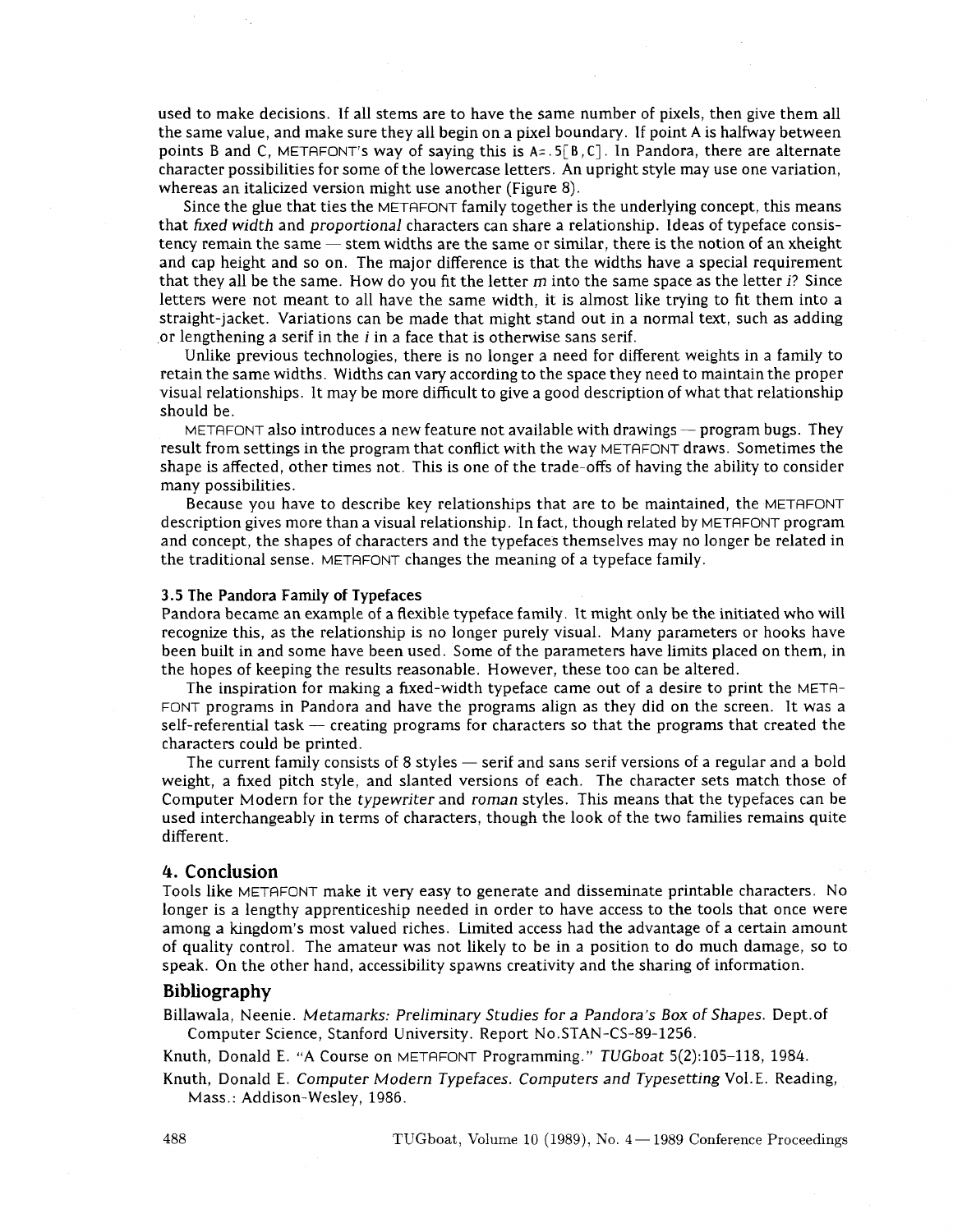# NNNNN



3 12 Serifs are palts of a character that often protrude from the stems of letters such as **'1'.** ,m', or 'n'. They may be very subtle, showing only as a slight bowing of a vertical stem; or they may be very prominent. The placement of a serif in a character usually has some historical relationship to how the character was drawn or written.

For our purposes, serifs have the following properties: They are always connected to a stem, even if that stem has no thickness. They have a left part and a right part, with both parts combining to form the full serif. They have a horizontal base, and a bracket area that connects the stem to the base. We may also take a small amount out of the bottom of the base - Matthew Carter has suggested that this be called "entasis." Midbracket pull is created by adding a point in the bracketed region through which the serif path must pass. This extra point lies somewhere on the line that protrudes from each bracket area. Bracketing can also be specified by choosing control points on the base and the stem. The general serif illustrated here shows the key points constructed by the program.on the opposite page.

Figure 8: Serifs: base and stem variations (top); general description (bottom)

TUGboat, Volume 10 (1989), No.  $4-1989$  Conference Proceedings